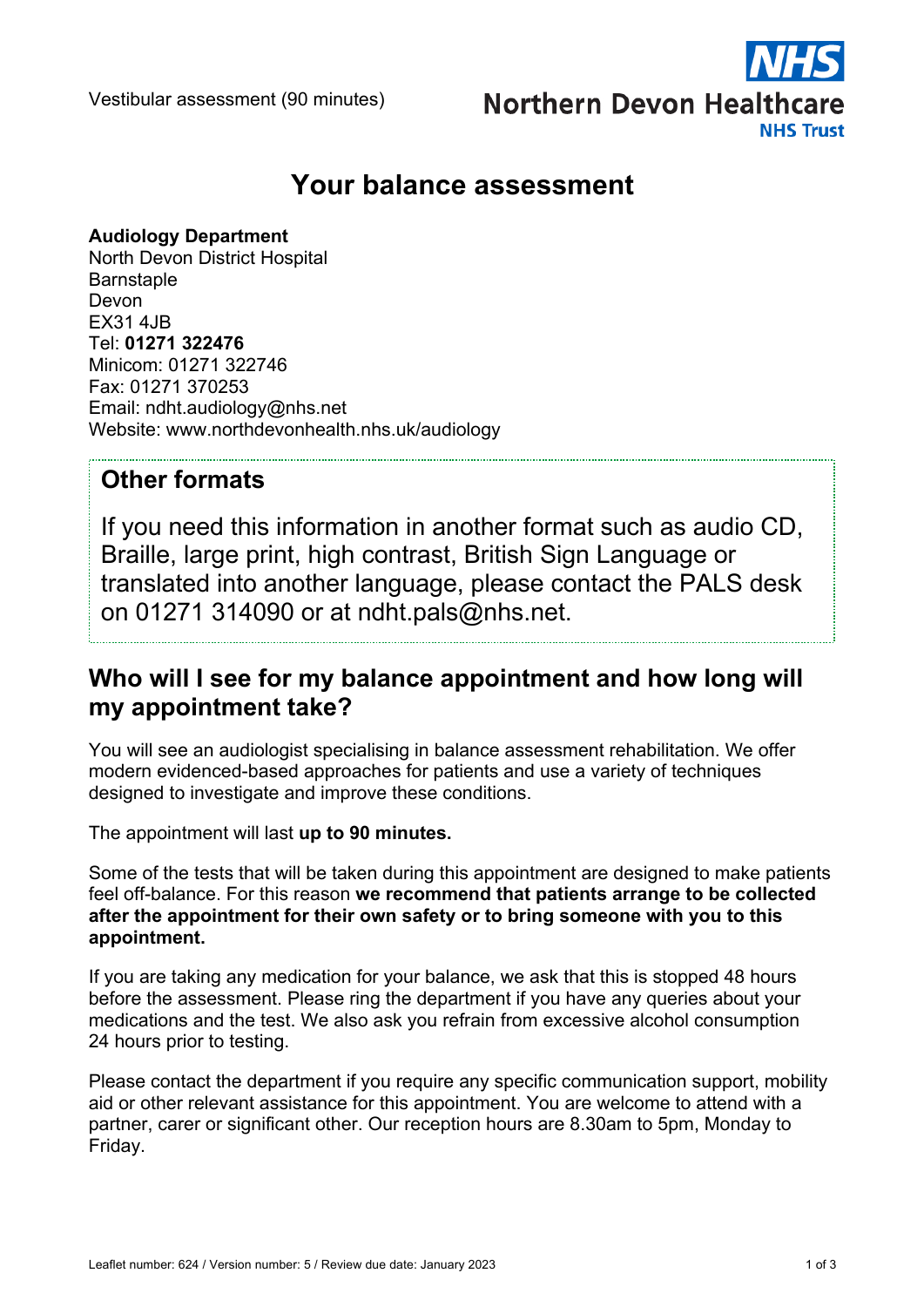## **What can I expect from my balance appointment?**

#### **If you have any questions during the appointment, please ask at any point.**

#### **It is vital that your ears are clear of wax before this appointment. Advice on how to do this is included in your appointment letter.**

The audiologist will perform a detailed assessment of your balance system. This involves a variety of tests which are selected depending on your symptoms. The audiologist will ask you some questions relating to your medical history to check that you are suitable for the assessment to take place. These may include, but not limited to:

- Have you ever had any problems with your ears, such as perforations or ear infections?
- Do you have any medical problems with your eyes?
- Do you have any back or neck problems, or any problems lying completely flat?
- What medication do you regularly take?
- Have you had any alcohol in the last 48 hours?
- Have you had any balance medication in the last 48 hours?

### **What do the tests involve?**

One test involves recording eye movements whilst tracking a moving target with wireless goggles on. **We will ask for any eye make-up to be removed prior to the goggles being fitted.**

The eye movements are interpreted using computer software and this gives the audiologist an indication if there are specific problems with the balance system.

The second test involves the use of a rotating chair to stimulate the balance organs in the ear. The chair will rotate at a steady speed for around 60 seconds or so and then stop. This will then be repeated after a short break with the chair rotating in the opposite direction. This is the part of the assessment that is likely to make you dizzy. This test is designed to compare the balance organ in each ear, to check that they are working symmetrically.

We will also perform a balance test that involves controlled quick movements of your head in different directions. This is done by the specialist audiologist and only if you have no neck pain or restricted movement.

For some conditions, a balance test may be performed that involves standing on a platform and being asked to perform different tasks, such as standing with your eyes closed, measuring your ability to change weight from one foot to another, amongst other tasks. Again if this test is required, it will be explained in full during the appointment.

The audiologist will explain the test procedure for each applicable test in full at the appointment, but if you have any concerns before the appointment, please contact the department.